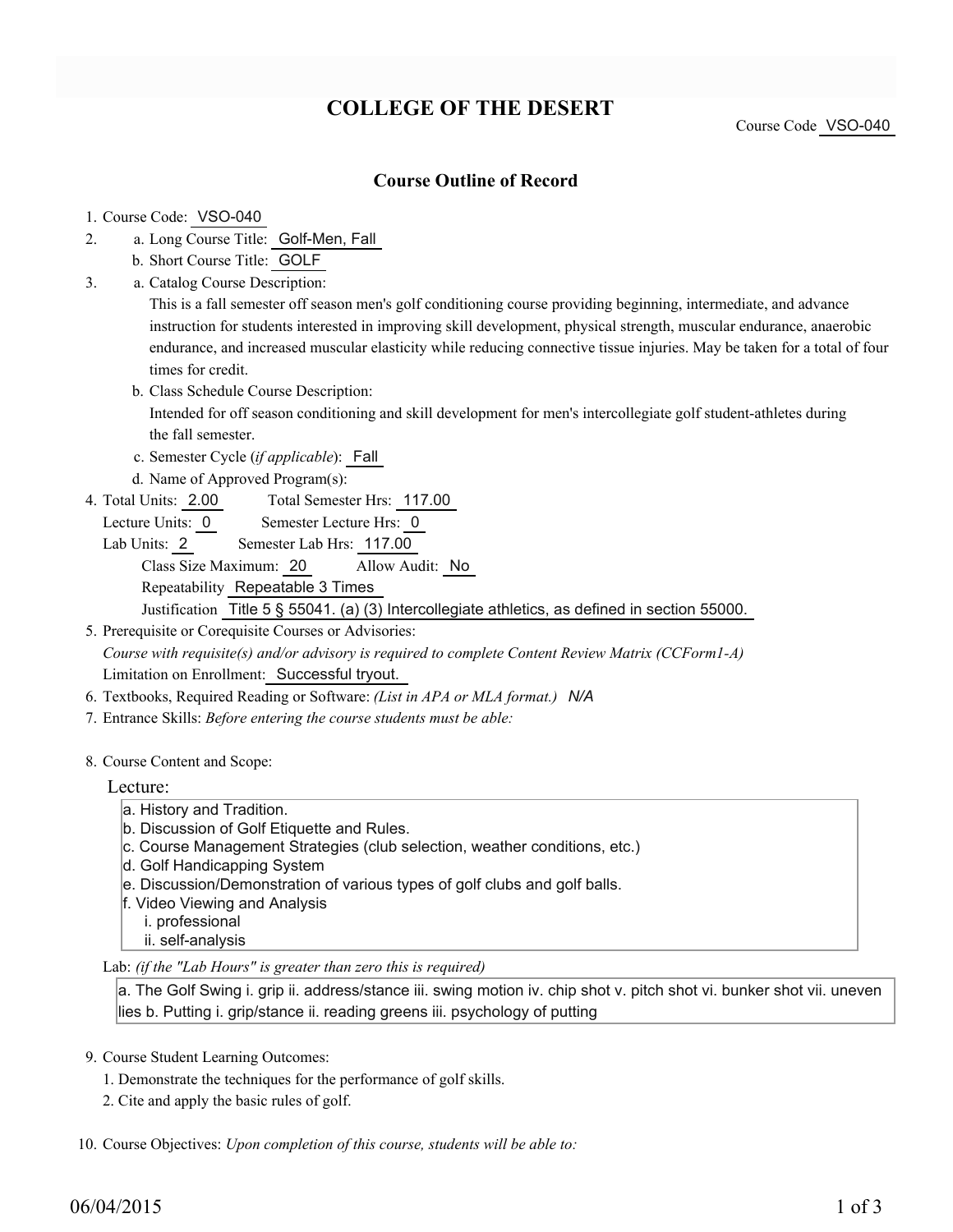# VSO 040-Golf-Men, Fall

a. Recognize and demonstrate correct mechanical techniques for the performance of golfing skills: i. Full Swing ii. Partial Swings iii. Short Game iv. Putting v. Uneven Lies vi. Bunker Play

b. Apply the rules of the game.

c. Apply course management strategies.

d. Apply acceptable etiquette during game play.

e. Develop an appreciation for the game that will enhance their enjoyment.

f. Demonstrate an understanding of safety and injury prevention.

- Methods of Instruction: *(Integration: Elements should validate parallel course outline elements)* 11.
	- a. Demonstration, Repetition/Practice

b. Discussion

c. Lecture

Other Methods:

a. Demonstrations. b. Guest speakers. c. Student reports. d. Audio/visual presentations.

12. Assignments: (List samples of specific activities/assignments students are expected to complete both in and outside of class.) In Class Hours: 175.00

Outside Class Hours: 0

-

a. In-class Assignments

a. Skill practice. b. Attend golf tournaments.

- b. Out-of-class Assignments
- 13. Methods of Evaluating Student Progress: The student will demonstrate proficiency by:
	- Field/physical activity observations
	- Group activity participation/observation
	- Student participation/contribution
- 14. Methods of Evaluating: Additional Assesment Information:

#### a. Skill Demonstration b. Participation

- 15. Need/Purpose/Rationale -- All courses must meet one or more CCC missions.
	- PO-GE C5 Personal Growth and Development

Exhibit habits of intellectual exploration, personal responsibility, and well being.

- IO Personal and Professional Development Demonstrate an understanding of ethical issues to make sound judgments and decisions.
- 16. Comparable Transfer Course

| <b>University System</b>                                     | Campus | <b>Course Number</b> | <b>Course Title</b> | <b>Catalog Year</b> |  |
|--------------------------------------------------------------|--------|----------------------|---------------------|---------------------|--|
|                                                              |        |                      |                     |                     |  |
| 17. Special Materials and/or Equipment Required of Students: |        |                      |                     |                     |  |

Required Material? <sup>18.</sup> Materials Fees:

## **Material or Item Cost Per Unit Total Cost**

19. Provide Reasons for the Substantial Modifications or New Course:

Fall off season needs to be reduced to two units rather than three in order to allow for a summer course.

- a. Cross-Listed Course *(Enter Course Code)*: *N/A* 20.
	- b. Replacement Course *(Enter original Course Code)*: *N/A*